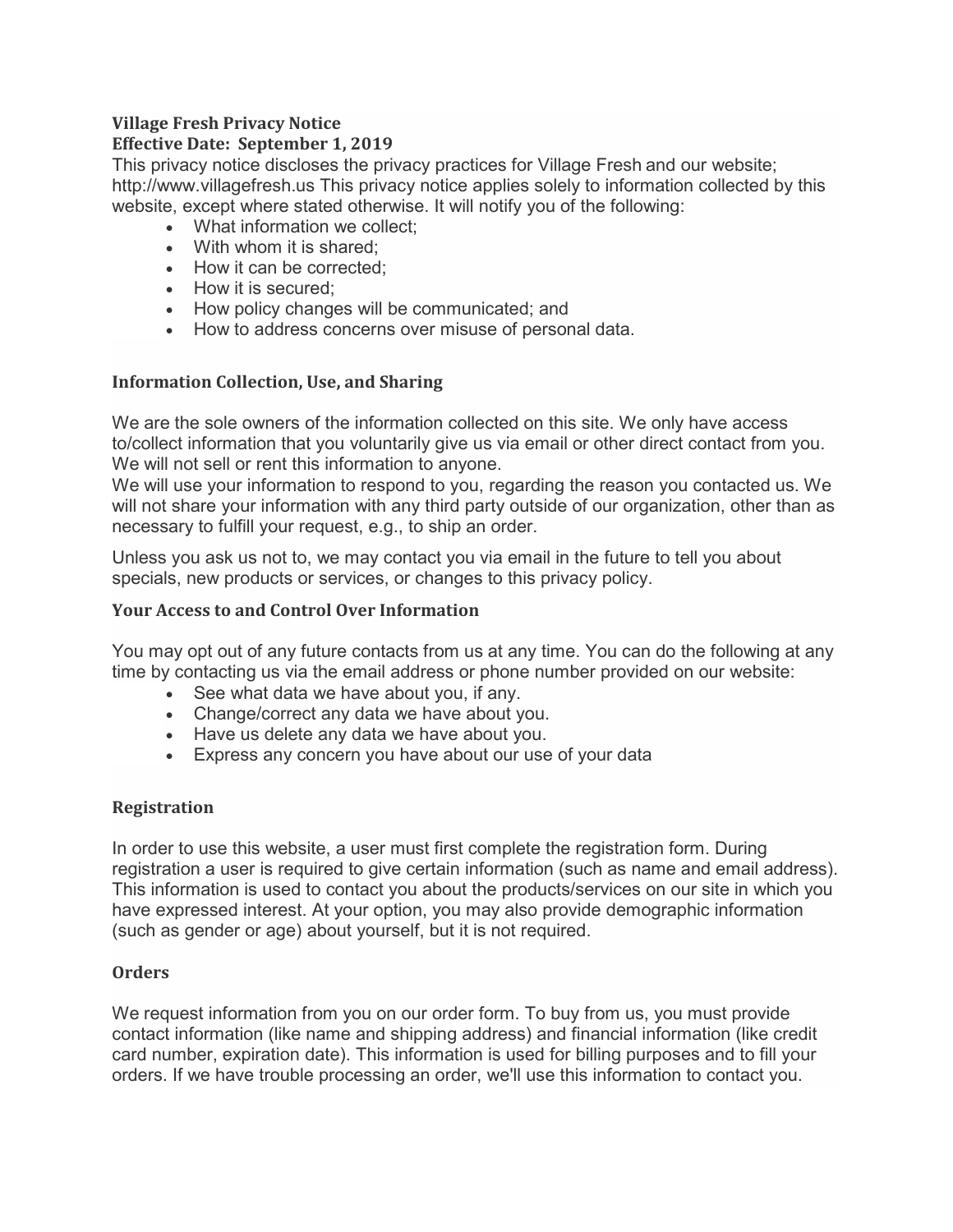## **Sharing**

We share aggregated demographic information with our partners and advertisers. This is not linked to any personal information that can identify any individual person. *And/or:*

We use an outside shipping company to ship orders, and a credit card processing company to bill users for goods and services. These companies do not retain, share, store or use personally identifiable information for any secondary purposes beyond filling your order. *And/or:*

We partner with another party to provide specific services. When the user signs up for these services, we will share names, or other contact information that is necessary for the third party to provide these services. These parties are not allowed to use personally identifiable information except for the purpose of providing these services.

## **Security**

We take precautions to protect your information. When you submit sensitive information via the website, your information is protected both online and offline.

Wherever we collect sensitive information (such as credit card data), that information is encrypted and transmitted to us in a secure way. You can verify this by looking for a closed lock icon at the bottom of your web browser, or looking for "https" at the beginning of the address of the web page.

While we use encryption to protect sensitive information transmitted online, we also protect your information offline. Only employees who need the information to perform a specific job (e.g. billing or customer service) are granted access to personally identifiable information. The computers/servers on which we store personally identifiable information are kept in a secure environment.

## **Cookies**

We use "cookies" on this site. A cookie is a piece of data stored on a site visitor's hard drive to help us improve your access to our site and identify repeat visitors to our site. For instance, when we use a cookie to identify you, you would not have to log in a password more than once, thereby saving time while on our site. Cookies can also enable us to track and target the interests of our users to enhance their experience on our site. Usage of a cookie is in no way linked to any personally identifiable information on our site. Some of our business partners may use cookies on our site (e.g., advertisers). However, we have no access to or control over these cookies.

## **Links**

This web site contains links to other sites. Please be aware that we are not responsible for the content or privacy practices of such other sites. We encourage our users to be aware when they leave our site and to read the privacy statements of any other site that collects personally identifiable information.